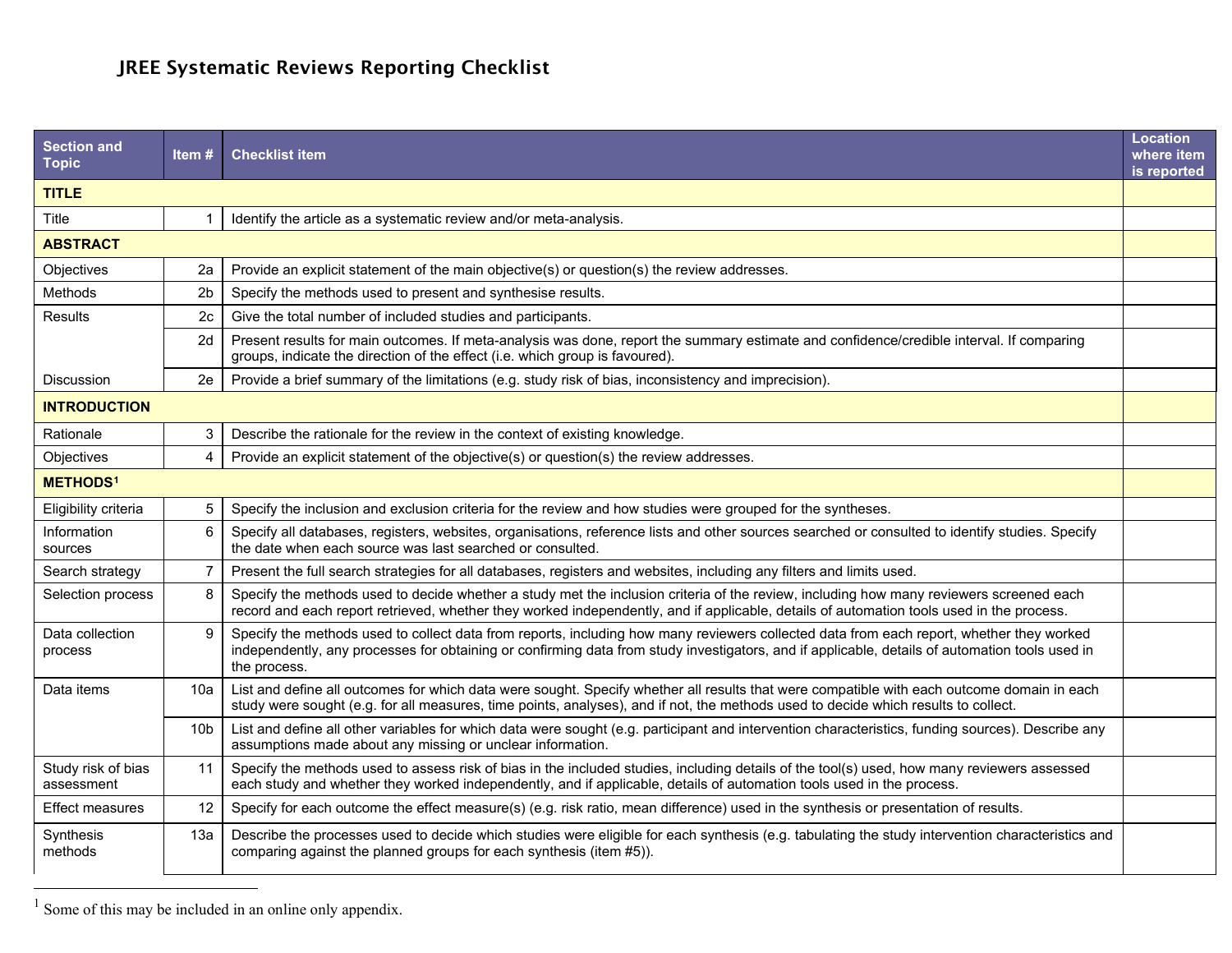|                                     | 13 <sub>b</sub> | Describe any methods required to prepare the data for presentation or synthesis, such as handling of missing summary statistics, or data<br>conversions.                                                                                                                    |  |  |
|-------------------------------------|-----------------|-----------------------------------------------------------------------------------------------------------------------------------------------------------------------------------------------------------------------------------------------------------------------------|--|--|
|                                     | 13 <sub>c</sub> | Describe any methods used to tabulate or visually display results of individual studies and syntheses.                                                                                                                                                                      |  |  |
|                                     | 13d             | Describe any methods used to synthesize results and provide a rationale for the choice(s). If meta-analysis was performed, describe the<br>model(s), method(s) to identify the presence and extent of heterogeneity, and software package(s) used.                          |  |  |
|                                     | 13 <sub>e</sub> | Describe any methods used to explore possible causes of heterogeneity among study results (e.g. subgroup analysis, meta-regression).                                                                                                                                        |  |  |
|                                     | 13f             | Describe any sensitivity analyses conducted to assess robustness of the synthesized results.                                                                                                                                                                                |  |  |
| Reporting bias<br>assessment        | 14              | Describe any methods used to assess risk of bias due to missing results in a synthesis (arising from reporting biases).                                                                                                                                                     |  |  |
| Certainty<br>assessment             | 15              | Describe any methods used to assess certainty (or confidence) in the body of evidence for an outcome.                                                                                                                                                                       |  |  |
| <b>RESULTS</b>                      |                 |                                                                                                                                                                                                                                                                             |  |  |
| Study selection                     | 16a             | Describe the results of the search and selection process, from the number of records identified in the search to the number of studies included<br>in the review, ideally using a flow diagram (see figure below).                                                          |  |  |
|                                     | 16 <sub>b</sub> | Cite studies that might appear to meet the inclusion criteria, but which were excluded, and explain why they were excluded.                                                                                                                                                 |  |  |
| Study<br>characteristics            | 17              | Cite each included study and present its characteristics.                                                                                                                                                                                                                   |  |  |
| Risk of bias in<br>included studies | 18              | Present assessments of risk of bias for each included study.                                                                                                                                                                                                                |  |  |
| Results of<br>individual studies    | 19              | For all outcomes, present, for each study: (a) summary statistics for each group (where appropriate) and (b) an effect estimate and its<br>precision (e.g. confidence/credible interval), ideally using structured tables or plots.                                         |  |  |
| Results of                          | 20a             | For each synthesis, briefly summarise the characteristics and risk of bias among contributing studies.                                                                                                                                                                      |  |  |
| syntheses                           | 20 <sub>b</sub> | Present results of all statistical syntheses conducted. If meta-analysis was done, present for each the summary estimate and its precision (e.g.<br>confidence/credible interval) and measures of heterogeneity. If comparing groups, describe the direction of the effect. |  |  |
|                                     | 20 <sub>c</sub> | Present results of all investigations of possible causes of heterogeneity among study results.                                                                                                                                                                              |  |  |
|                                     | 20d             | Present results of all sensitivity analyses conducted to assess the robustness of the synthesized results.                                                                                                                                                                  |  |  |
| Reporting biases                    | 21              | Present assessments of risk of bias due to missing results (arising from reporting biases) for each synthesis assessed.                                                                                                                                                     |  |  |
| Certainty of<br>evidence            | 22              | Present assessments of certainty (or confidence) in the body of evidence for each outcome assessed.                                                                                                                                                                         |  |  |
| <b>DISCUSSION</b>                   |                 |                                                                                                                                                                                                                                                                             |  |  |
| <b>Discussion</b>                   | 23a             | Provide a general interpretation of the results in the context of other evidence.                                                                                                                                                                                           |  |  |
|                                     | 23 <sub>b</sub> | Discuss any limitations of the evidence included in the review.                                                                                                                                                                                                             |  |  |
|                                     | 23c             | Discuss any limitations of the review processes used.                                                                                                                                                                                                                       |  |  |
|                                     | 23d             | Discuss implications of the results for practice, policy, and future research.                                                                                                                                                                                              |  |  |

Adapated from: Page MJ, McKenzie JE, Bossuyt PM, Boutron I, Hoffmann TC, Mulrow CD, et al. The PRISMA 2020 statement: an updated guideline for reporting systematic reviews. BMJ 2021;372:n71. doi: 10.1136/bmj.n71

For more information, visit: <http://www.prisma-statement.org/>